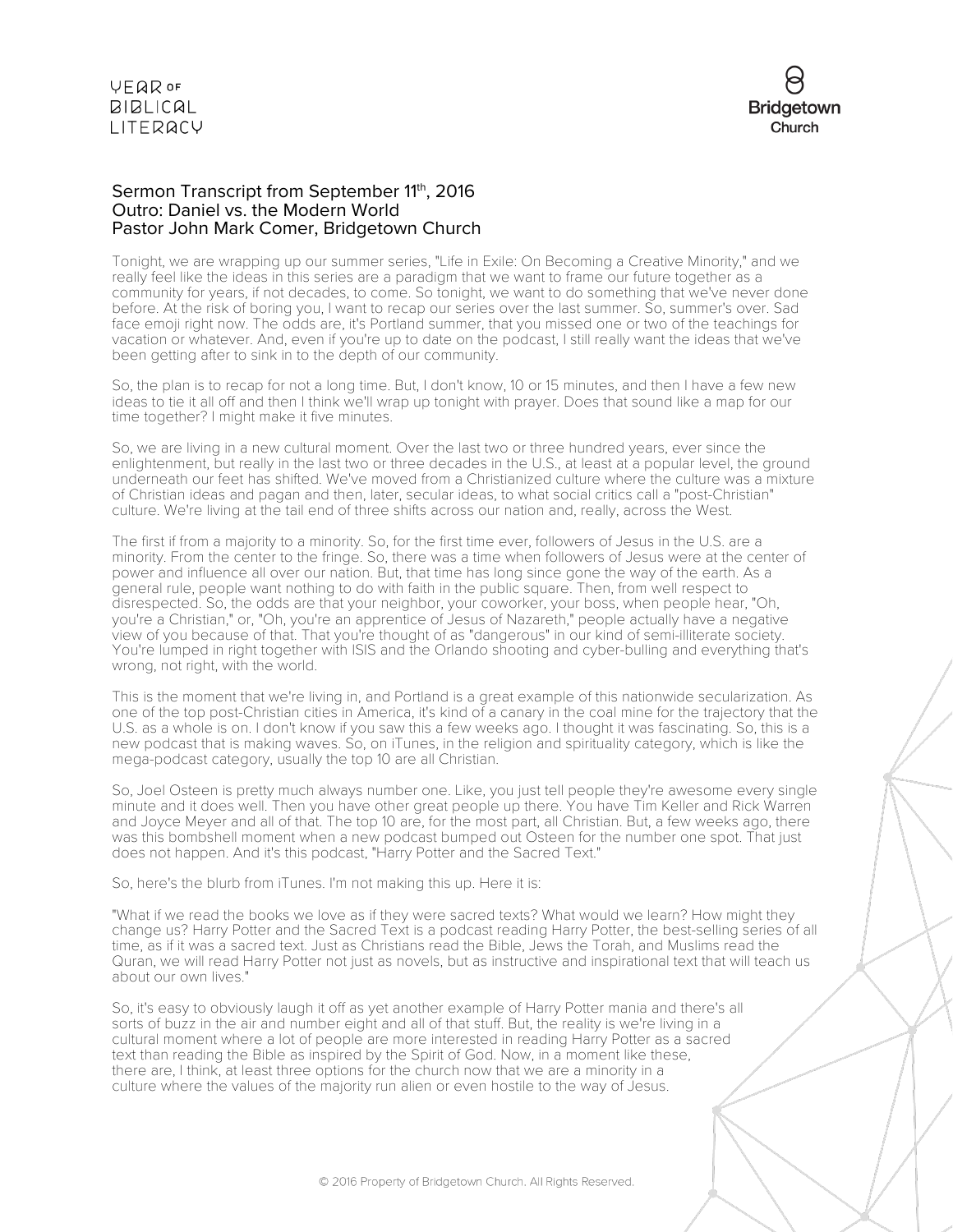#### **VFQR OF BIBLICAL I ITFRACY**



The first option is separatism. So, we just buy a piece of property out in eastern Oregon, we move out, we buy a goat farm and churn our own butter and we do our thing. Right? You, me. Every morning it's like, "That butter was great."

#### "But, I'm vegan!"

Whatever. That's our thing. This is what I call the "Christian as adjective" posture where you wake up in the morning and you go to a Christian coffee shop and you sit at a Christian bookstore and you're listening to Christian music and you put your kids into a Christian school and you have a Christian dentist and a Christian orthodontist and a Christian therapist and everything. And that's not all bad at all. But, it is kind of that posture of, "Let's get away from it all."

Now, the other posture that's far more of a problem in a city – we laugh at that, because it's really not an issue for 99% of you. One that is far more of a problem in a city like Portland is that of syncretism. We just cave in and assimilate and kind of go with the flow and update the teachings of Jesus to fit with the late modern, western worldview and ethic and all of that.

But, a better way forward is this third option. It's the idea of a creative minority. This is a phrase coined by the late historian, Arnold Toynbee, and his work on the rise and fall of empires and then made popular by Chief Rabbi Jonathan Sacks. The basic idea is that a group of people on the fringe of culture – so, a minority. An ethnic minority, religious minority or whatever – who rather than default to separatism ("let's get away") or syncretism ("let's give in") are creative and together, as a community, they work for the good for the healing and the renewal of the wider culture that is in decline.

Now, this is a paradigm based on Jeremiah's letter to Daniel and his friends in Babylon. If you remember that line, we read it the first week in the series: "Seek the peace and prosperity of the city to which I have called you into exile. Because if it prospers, you too will..." – what? – "...prosper."

And that letter, that idea, became the paradigm for Daniel and then for the people of God down through human history. Now, our series was inspired by a very similar one by my friend John Tyson in New York City, and I love his definition of a creative minority.

"A Christian community in a web of stubbornly loyal relationships..." – I love that – "...knotted together in a living network of persons..." – so, this isn't an idea or an ideology; it's a community – "...in a complex and challenging cultural setting..." – like the one we're in – "...who are committed [all in] to practicing the way of Jesus together for the renewal of the world."

But, here's the problem: to live in the middle, to straddle the knife's edge between separatism and syncretism is not easy. Jonathan Sacks said it this way in his fantastic little write up on the First Thing's blog:

"To become a creative minority is not easy because it involves maintaining strong links with the outside world while staying true to your faith, seeking not merely to keep the sacred flame burning, but also to transform the larger society of which you are a part. This is, as Jews can testify, a demanding and risk-laden choice."

And we said that the metaphor in the Bible that best captures this kind of a moment that we're in now is that of exile. So, enter Daniel. I honestly believe, in particular now after the last two months in it, there is no better book, for sure in all of the Old Testament, if not in all of the Bible, for how to live in exile than Daniel.

I know that back in January in our series on the Bible if you were here, we said over and over again that the Bible is not a collection of short stories that teach a moral lesson. Most of the characters in the Bible are anything but heroes. The Bible is brutally honest about failure and pride, violence, war, genocide, adultery, immorality, doubt. All of it is in there. There's no filter. There's little or no propaganda. But, that said, Daniel is the exception to the rule, and hopefully you've been picking up on that over the last few weeks. He is, very much, a hero. The point of Daniel isn't just to tell us about Israel's life in exile, but to give you and me, millennia later as the people of God, a paradigm for how we live in a time of exile.

So, from Daniel, we hit on seven ideas over the last few months over the summer. The first was this idea of compromise. In chapter 1, we saw Babylon's strategy to influence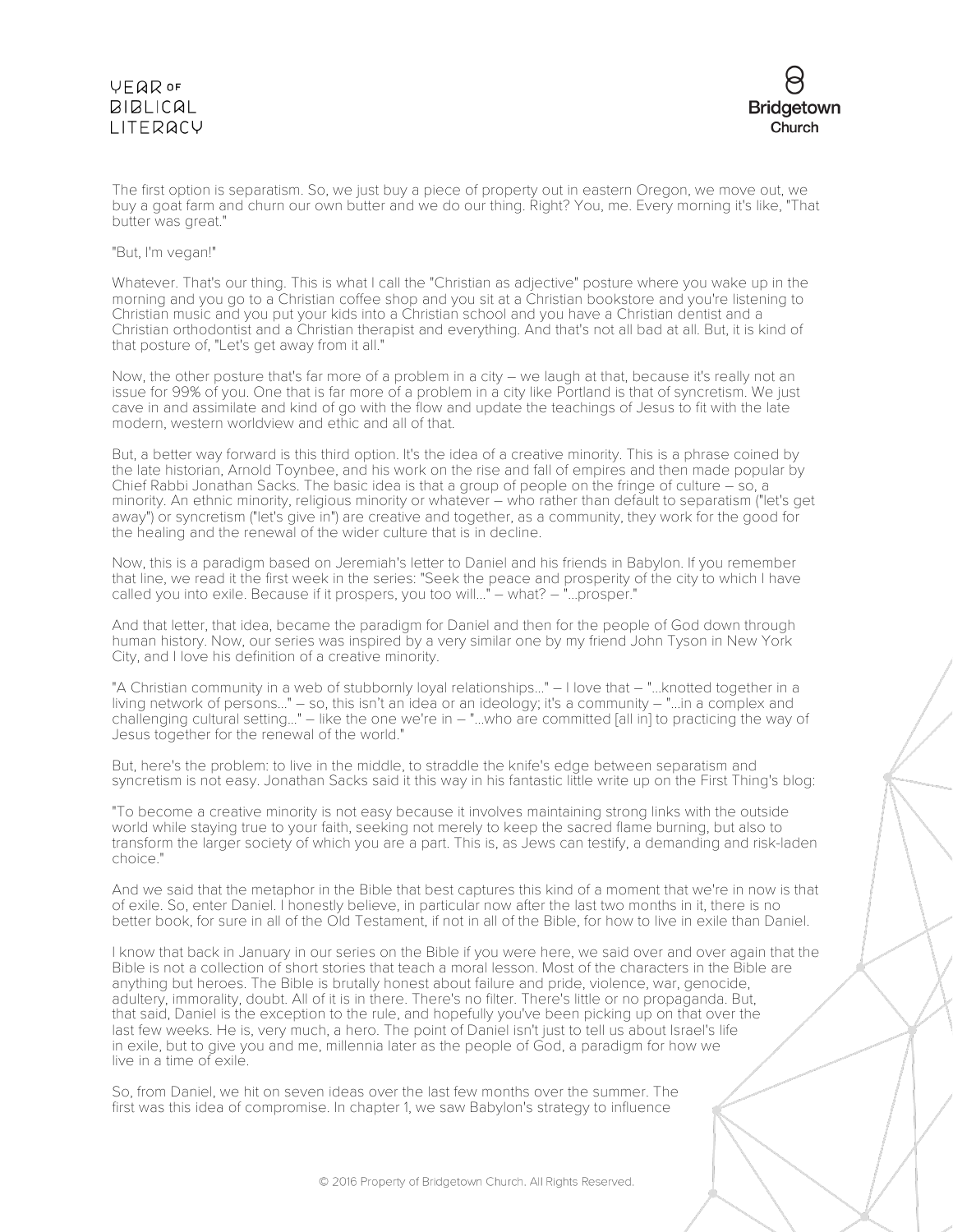

Daniel through isolation, inculturation, integration and identification. Do you remember that? His name was changed. But, there's that key line: "Daniel determined in his heart not to defile himself with the royal food and wine."

We talked about the difference between hard power and soft power. Hard power is ISIS. You know? "Convert to Islam or we cut off your head." Soft power is Portland. "How about another round? Hey, just watch a little Orange is the New Black. It's late. You're tired. You had a long week. Hey, you love her. He loves you. Just mess around a little bit. It's all good. Everybody's doing it."

Portland is an example par excellence of soft power. We live under this constant, 24/7 pressure to compromise; to just chill out, relax, go with the flow, hold that one little detail back from your sales pitch, buy that jacket you don't need that was made based on injustice, have another drink, visit that site, whatever the thing is. What happens is that, over a long period of time, sin will – and this is especially the "small sins" that sneak in under the radar – numb and cool and dead our heart and mind to the voice of the Holy Spirit. We slowly die off spiritually.

The call of a creative minority is to live a life of no compromise. Secondly was this idea of calling. In chapter 2, we saw Daniel's strategy to influence Babylon. We made the point that the main way that we influence culture is through our work. And Daniel put on display the four kind of magical components of culture; how you and I grow in cultural influence. Excellence of vocation. He was really, really good at his job. Depth of character. I mean, the dude was just top shelf, stand up, impeccable character. Faithfulness. He was at it for a very long time; through the highs, through the lows over six decades of life. And finally, witness. It was crystal clear to everybody: "That man is a follower of the one true God."

And that's how we grow in cultural influence as a creative minority. Excellence in vocation. Depth of character. Faithfulness. Witness.

Then, third, was this idea of non-participation. In chapter 3, we read that story about the statue of gold symbolic for Babylon, the nation-state, and all of Babylon is there. It's kind of a civil religion to bow down. But, Shadrach, Meshach and Abednego are there and basically just say, "Sorry. No."

And we talked about how there's an impulse in every single nation-state, in particular in a great one, to elevate your country and your country's way of life to the place of a de facto god in your heart and your mind. But, there comes a time for a follower of Jesus when you and I just have to say, "No. I'm sorry, but I just can't participate in that. Go ahead, but not me. I'm out. Everybody's bowing down. I know. Everybody's worshiping. I get it. But, I will not bow down and I will not worship."

Then our fourth idea was this idea of "resistance" from chapter 4. The story of Daniel. Remember that? Standing up against Nebuchadnezzar, the most powerful man, literally, in the world. And standing up against Nebuchadnezzar not on behalf of sexuality or whatever, but on behalf of injustice; those in his kingdom that were under the boot of oppression. And we said that there are times when non-participation isn't enough; when you and I have to ratchet it up a notch or two or three to a creative, non-violent resistance, in particular on issues of injustice. So, we used the example of racial tension in our nation right now. It's not enough to simply not be racist, especially if you are white or, in the language of Ta-Nehisi Coates, if you think that you are white. I'm still trying to figure out what he means by that, but I know it's good. That we need to come together with the black community to break the bond of systemic racism in our country.

So, then we got into this idea after that of witness. It's not just about justice and all of that. In chapter 6, an elderly Daniel – we think 70 or 80 years old – is put into the lions' den all because he refused not to pray in public for one month; for 30 days. That's it. For Daniel, that was worth dying over. Faith was meant to be lived in public and not just in private. And everybody knew that Daniel was a worshiper of Yahweh. His boss knew, his coworker knew, his neighborhood knew. It was out there. And we asked the question, "Do people around you – your neighbor, your coworker, your roommate, your cousin, your aunt, your uncle, your boss – know, not in a weird, sandwich board sign, fake 100-dollar bill tract, lame kind of way, but do people know that you are a follower of Jesus? Is your life, your character, your budget, your marriage, all that you are, an imperfect, but yet a good, healthy witness to the reality of the one true God?"

Then we got into this idea next of empire. In chapter 7, we read Daniel's dream – or,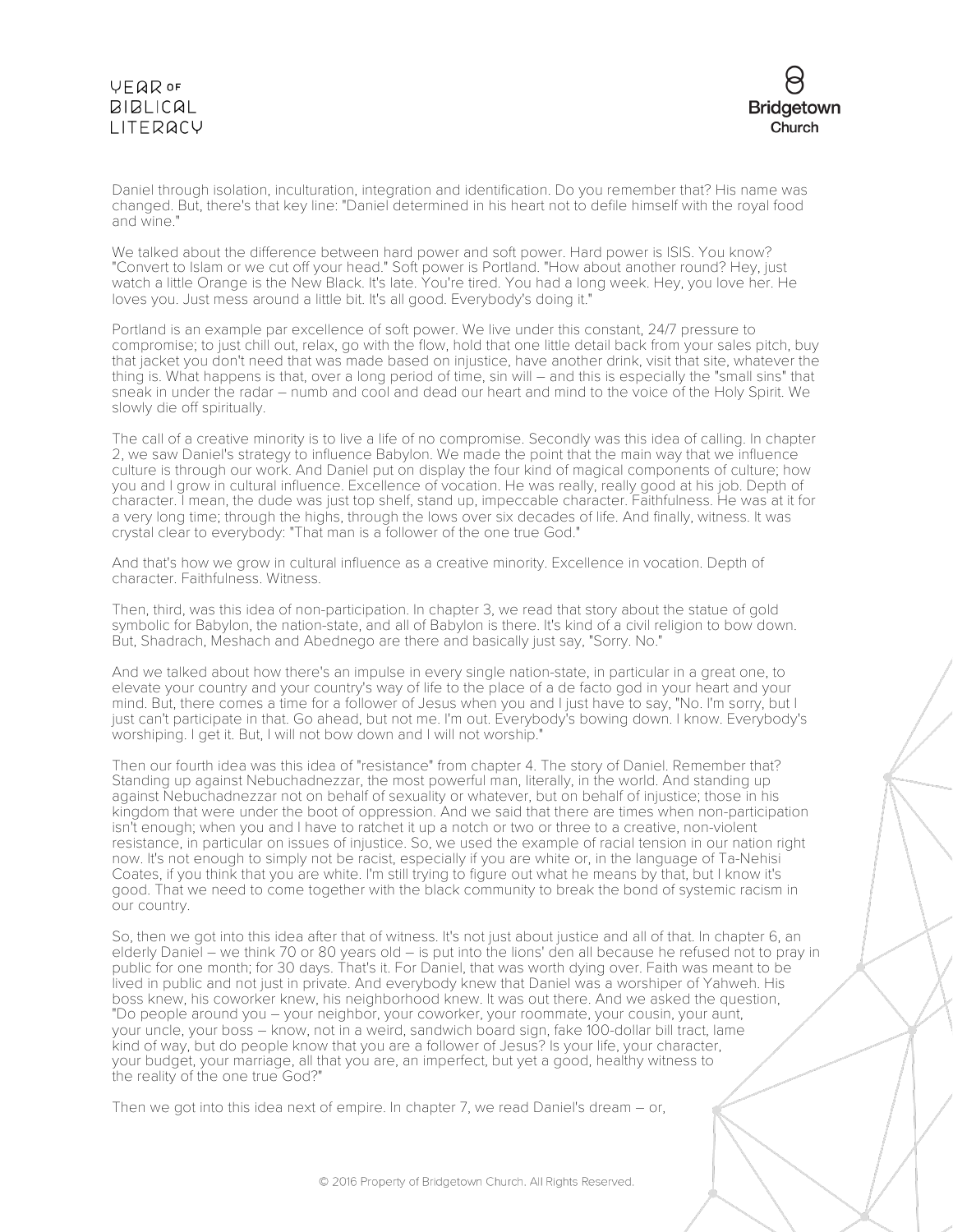

really, it's more like a nightmare – of four beasts coming out of the sea, each of which was symbolic for an empire. And we see that America, as great as she is, is an empire, and empire's are rarely the friend of the people of God and usually the enemy. So, we talked about, "What does it look like for you and I as the Church to live under the shadow of empire as a creative minority? To live kind of right in the middle of our nation, our empire, but yet to live for the Kingdom of God?"

Then, last week, Bethany brought it all home with this idea of "hope" from chapter 12. It's easy, in a time like right now, to give up hope. Right? There's just not a ton of other followers of Jesus in our city. More and more people are saying that America, and really all of the West, is in decline with the rise of Islam, war through the Middle East, the financial crisis of 2008, the gap between the rich and poor is getting worse, not better. The polarization of the right and the left. And I'm no futurist or expert on the subject, but I think we all agree that it's a mess right now and it's easy to give up hope for the Kingdom of God to come in Portland as it is in heaven. But, hope is the backbone of a creative minority. Hope for the future, for the coming of the Kingdom of God one day out there no the horizon with Jesus as King and everything in our city and our society and our generation and our world is as it should be.

But, not just hope for the future. Also hope for the here and now. That God, in the present, is up to something in our city and that you and I, as followers of Jesus, get to be a part of it. Now, recap over. Are you still alive? Are you good? That was like 15 minutes. Not bad. I don't know if we'll ever do that again. But, just to drive – you're a teacher, right, Dan? There's something about repetition. Right? I forgot what it was. But, there's something about repetition.

Now, before we wind down, I want to set aside a few minutes to talk about what Daniel has to say to the modern world. And I'll do my best here. Because, we don't live in Babylon in the sixth century B.C., obviously. We live in Portland in 2016. So, there's a lot of continuity and a lot of discontinuity between the world of Daniel and the world that you and I call home. There are a number of challenges we face here in Portland that are unique to our time and place. And I'm sure we could all make a list. But, as I've been thinking and praying about this for the last few months, here's what I think – John Mark's opinion – are the top three that I just want to lay out for you and then we'll kind of move on from there.

The first is hyper-individualism. We live in what is hands down the most individualistic generation ever. Ever. And this is especially true in Portland. End of the Oregon Trail, destination spot for the outlaw or pioneer or homesteader or tracker or hunter, Lewis and Clark, the image of the lone cowboy coming over Mount Hood all alone. But, it's not just a Portland problem. It's an epidemic across the West. The sociologist, Robert Putnam, in his well known book, Bowling Alone, writes about how architecture is a sign of culture shifts. So, I could give a whole teaching at some point on the five types of church architecture down through Western European history that are symbolic for five moments in the church in Western European history. And he points out that – and, of course, this is less true in an urban context than a suburban context, but still – we don't build front porches anymore. We build back decks. That is actually a deeply symbolic sign of where our culture is at. Our world has changed.

The pollster, Michale Adam, writes about "a winding journey from the death of God and the traditional notions of family and community to a highly individualistic population focused on personal control and autonomy to a new embryonic but fast-growing sense of human interconnectedness with technology and nature."

But, as we all know, this interconnectedness of social media and Instagram story and Facebook, it's kind of a myth or, at least, a facade. Interconnectedness is not the same thing as community. Tremper Longman, an Old Testament scholar, writing on Daniel, has this to say:

"The God of modern culture is not the God of the Bible," – and I love this point – "but it is ultimately the self."

Meaning idolatry in the West, most of us are not tempted to go worship Zeus or Thor, although he is super hot. But, that's not the temptation for most of us. It's to worship, to kind of bow down to the self. This strange god demands worship that creates values different from those of Christianity. Since the individual is at the heart of the worship of secular culture, personal gratification and self-realization are prized over any sense of the other person, any sense of community, whether that community is the family, the church, the city, the nation or the global community.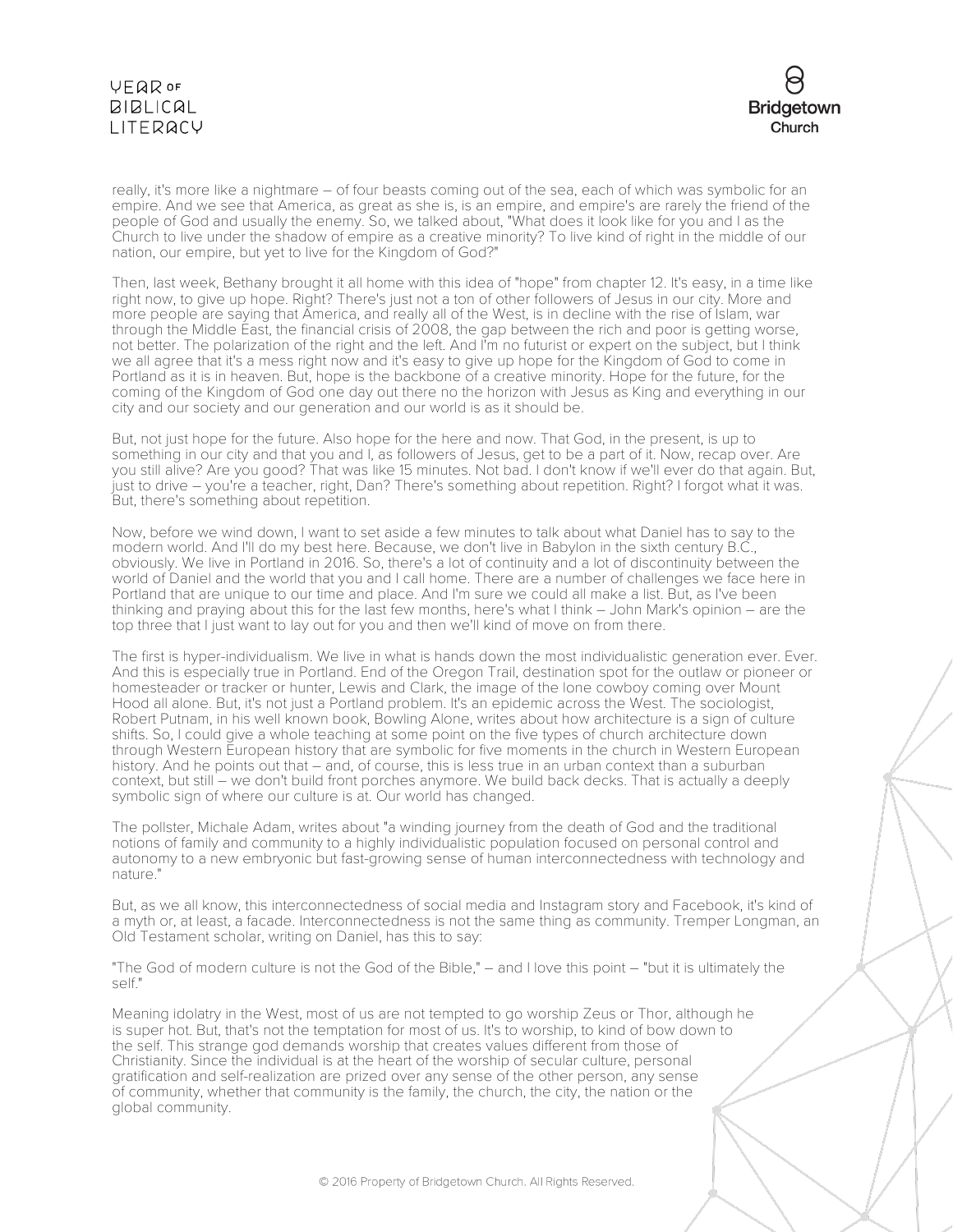

And this, I think you would agree, is a huge challenge for the Church, in particular in a city like Portland. Because, the Church is, by definition, a community. Yet, for a lot of people, it's pulling teeth to get them to move from Sunday to a community; from sitting in a pew to sitting around a table. I think my greatest fear is that the Church is more like an airplane than a family. Like, an airplane is a weird social experiment. Right? I was just on one a few days ago and I'm hyper-introverted and all of that. It's so weird. I'm a follower of Jesus – this is so embarrassing to admit – but I literally sit down, noise cancelling headphones are already on before I'm on just in case there's an extrovert next door or whatever. Already on and I sit down and Chance the Rapper or whatever is already there and I downloaded it on my phone so I'm good to go. I immediately open up my laptop and I start to work and I just do this.

I mean, you spend hours next to a person and you never even meet the man or meet the woman unless if they're a dang extrovert. Dang you. Dang you. But, whatever. So, I think my fear is that Church is more like an airplane where you're here with hundreds of other people and you sit next to somebody that you don't even know or maybe there's a quick, awkward, "Hi," during the four minutes, which is like the church equivalent of the weird video with the safety procedure thing or whatever. But then it's like, "Okay. Praise God that's over." Pretending I'm taking notes or whatever. Then we go on this journey together for a few hours and then we're done and then you walk off and you go about your life.

Rather than the Church is actually a family. It's a group of people – and I know there's a lot of people here, so maybe this is more like a tribe than a family. But, it's a family of people that are in relationship with each other and love each other. Not just in the token, "Oh, I love you," but actually do life together. So, this is a huge challenge for you, in the hyper-individualism of our day and age, to do more than an event on Sunday night, but to do family as the people of God.

Secondly, I think the next huge challenge we face is this idea of anti-authoritarianism. Our city is practically allergic to authority. Right? Cascadia, anybody? Why would we secede from the union? Whatever. But, once again, it's not just a Portland thing. Our nation was built on rebellion against authority. So, the Revolutionary War against King George. The famous line: "Government of the people, by the people, for the people."

Like, it's in our DNA. But, its not just an American thing, either. I mean, it's a particular, acute issue here. But, it's a Western thing. Charles Taylor, who's a famous sociologist, I believe he's dead now, but his book on secularism, on how the west became secular, is kind of the seminal work at an academic level. It's called "The Secular Age." It's like 1,000 pages. He opens his book with this question:

"Why was it virtually impossible not to believe in God in, say, 1500 in our Western society, while in 2000, many of us find this not only easy, but even inescapable?"

Meaning, in 500 years, how did we go from a world where atheism was pretty much non existent to a world where, no matter how devout you are in your faith – pastor, community leader, apprentice of Jesus – we're all kind of racked by doubt, cynicism, skepticism and "what if?" How did that happen in our society? He writes about the shift all over the West from what he calls a "culture of authority." This was really helpful for me. A culture of authority where your moral and spiritual authority was external. So, it was located in God or in the Bible or in the Church or in tradition or in parents or your tribe to what he calls a "culture of authenticity" where your plumb line for right and wrong is internal; it's located in the self. And you are the authority. What you think, what you feel, is the arbiter of right and wrong. The Oprah-esque mantra of, "Be true to yourself."

#### He writes this:

"The understanding of life, which emerges with the romantic expressiveism of the late 18th century, that each one of us has his or her own way of realizing our humanity and that it is important to find and live out one's own as against surrendering to conformity with a model imposed on us from outside by society or the previous generation by religious or political authority."

Meaning – if I lost you there – it used to be that we were raised in a culture that had a vision of the good life based on some kind of an external authority source. Usually, in the West, that was at least kind, sort of, the Bible, the Church tradition, all of that. And you were raised by your parents and by the Church and by society and even by the government to live into that vision. But now, any kind of external authority source is thought of as coercive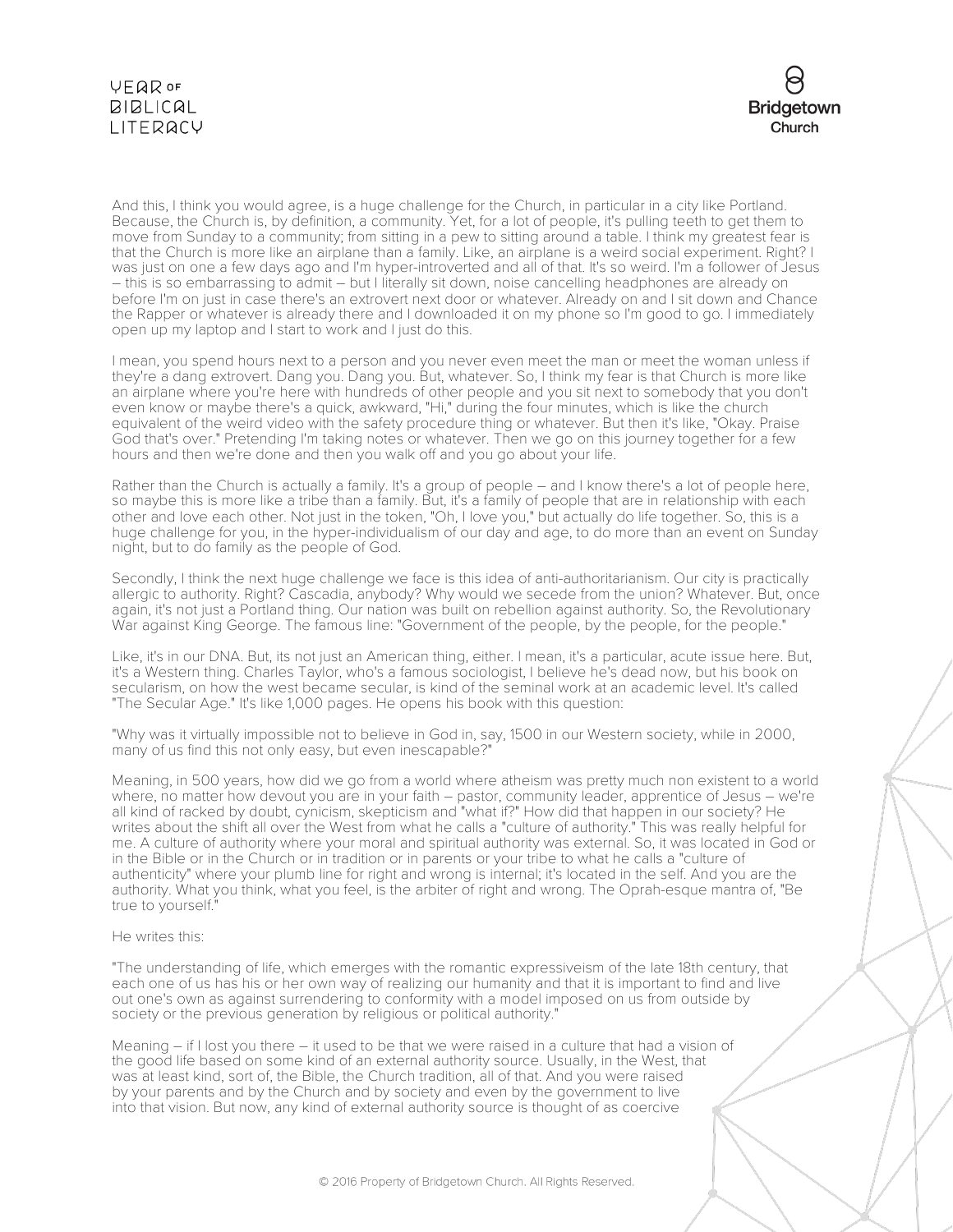

and controlling. So, we're all about freedom and we've redefined freedom in the late modern West from freedom from to freedom to. Meaning it's not enough anymore to have freedom from tyranny (Nazi Germany or communist Russia), we want freedom from everything. Freedom from God, freedom from religion, freedom from a moral ethic or a spiritual framework, freedom from mom and dad and grandma and grandpa and a generation before us. We just want a blank canvas to kind of paint our own life from scratch. "Nobody has the right to tell me how to live."

David Brooks, in his masterpiece book, The Road to Character, makes the point that this is great if you're Aristotle. But, most of us can't come up with a moral and spiritual framework by the time we're 13 from scratch. We have to be raised into some kind of a vision of the good life. As a result, our society is growing more and more amoral, which often turns out to be immoral. So, I don't know if you saw the Pamela Anderson and her little op-ed on pornography and how it's ruining the West. Then I was reading this fascinating – I forget what it was, but it was like a little hipster culture blogpost site, and I was reading this argument against her. It was an argument for pornography. This author kept – he was arguing why pornography was a good thing – using the phrase, "This is to satisfy my sexual curiosity."

And I just thought how fascinating it is that what the New Testament writers call "sexual immorality," in the late modern secular west we call "sexual curiosity." Because that's the world that we live in. The only virtue left is tolerance and the only sin left is intolerance. The problem is that tolerance isn't really a virtue, in my opinion. Feel free do disagree here, but love is a virtue. Tolerance is more like a philosophy for how to not kill each other when you think that you are more virtuous than somebody else. So, there's classic tolerance, which is, "Hey, we disagree on God, Bible, ethics, sexuality, marriage. Let's not kill each other. Let's just disagree and have a civil debate and go our separate ways."

Then there's modern tolerance this is essentially, "Who are you to tell me what's right or wrong? You have no business. Get your laws off my body."

So, two very different interpretations of the idea of tolerance. Now, all of this makes it very hard to come along as a follower of Jesus and say to somebody that you love and care about, "There is a God who created you and is, by default, the authority, not only over your life, but over the world. And He has a vision of the good life for you. We know about it through the teachings of Jesus and the writings of the Bible as passed down from generation to generation by the tradition of the Church."

Like, that's not a popular message right now at all. This is a huge challenge, not only with how we interact with those outside the Church on issues of, say, sexuality or marriage, but even inside of the Church. One of the reasons that we're doing The Year of Biblical Literacy and we're all reading through the Bible together and hopefully you're on track with us, we're in the Gospel of Mark right now, we start the Gospel of Luke in just a day or two. If you're new to our community, just jump in. Go to our website. All the info is there and we're reading through the Bible together. One of the reasons that we're doing that, we're teaching through the Old Testament, is because across our nation, at least at a millennial level, we are living in a crisis of Biblical authority right now.

All the conversations about the redefinition of sex, marriage, justice, money, all of that is a secondary conversation. The primary conversation right now is, "Is the New Testament authoritative and, if so, in what way?" In so many areas right now, we are more influenced than we are influencer. This anti-authoritarianism that is so prevalent in our culture, man, it's not only out there, it's in here as well.

Then third, moving on, is this idea of rampant hedonism. In the 1970s, one of the reasons Portland is such a great city is because we were way ahead of the game, as most of you know, on urban planning. So, there was a plan that was put together in the 1970s for the future of Portland that we're living in right now with the street car and all of that. At the top of that plan was a one-word summary – this is from city hall - and it was this: "Portland's not a geographic location; it's a way of life."

Like, you know you're headed for glory when city hall, the government, is writing that way. And I like to think about Portland as, essentially, a temple to the god of hedonism; a temple to the god of pleasure. Our city's way of life is so laissez-faire. Our mantra is if it feels good, do it. "Don't crucify your desires," in the language of Jesus or as the Church has said for millennia. "No, if you do that, it's repressive or if somebody else does that to you it's oppressive. No. If it feels good, it must be good. If it feels bad, it must be bad."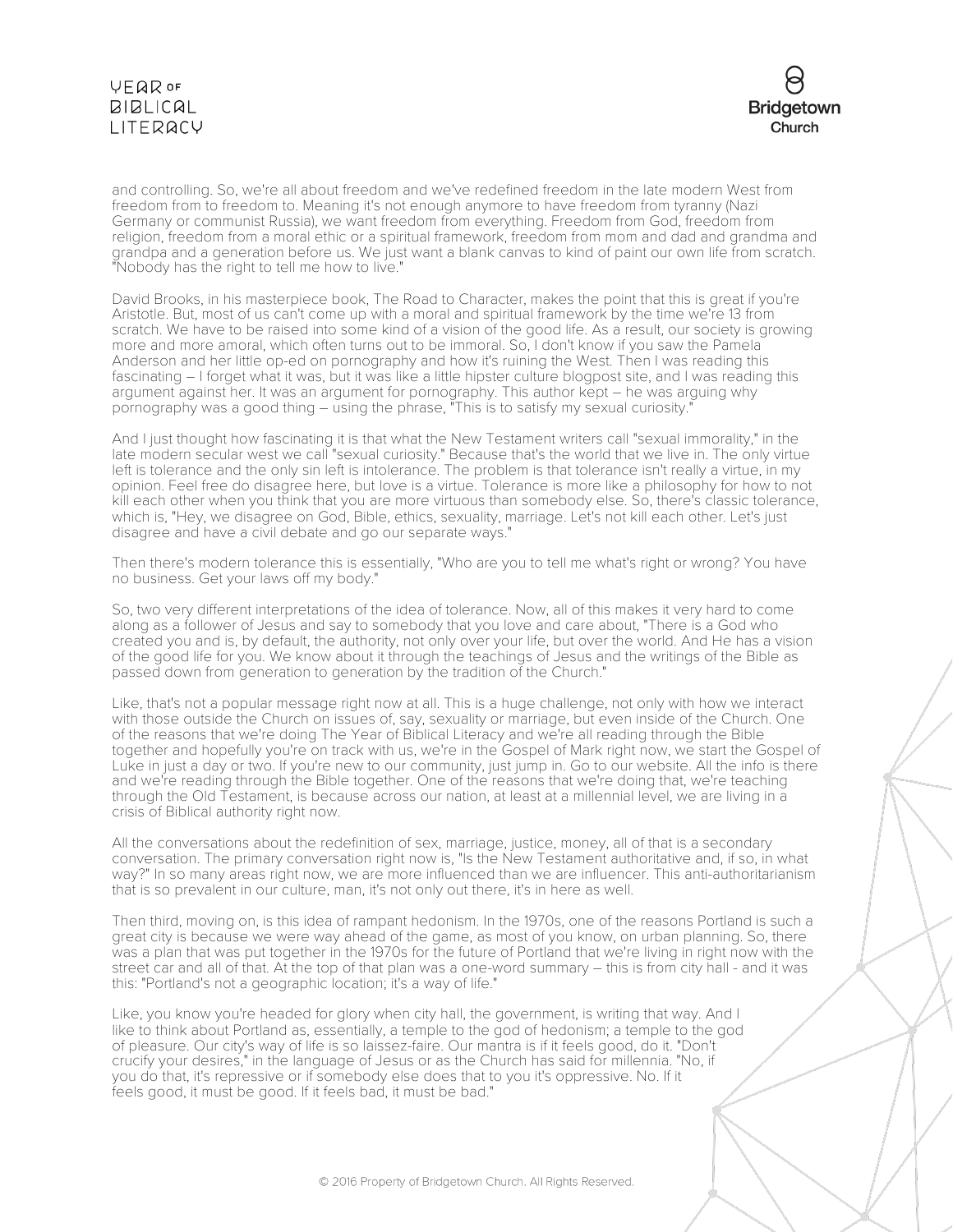

Does any of that sound familiar? Part of this is because we live in this odd moment where, even though science and technology is at an all time high – so, like, the new iPhone doesn't even have a headphone jack. Oh my gosh. We ve changed the world. Still, and this is fascinating to me, our generation, in particular if you're young, but not really across the board, is marked by what social critics are calling "intellectual lethargy" or laziness. So, illiteracy rates in the U.S. are rising, not dropping. Most Americans read at a fifth grade level. There's a reason that Hunger Games is so popular. One is because it's awesome. Two, because most of us read at that level. We're like, "Oh, great. A story for kids. I'm 39. This is just perfect for  $m \rho$ "

80% of Americans don't read a book all the way through after their last year of education. For whatever reason, I've been reading a lot of early American literature lately. A biography and a few other things. And it's fascinating to me how intelligent it is. So, I read the Declaration of Independence a few weeks ago, the whole thing, not just the line, for a teaching I did. And, dude, I'm no savant by any stretch of the imagination, but I'm not dumb or anything. I was lost. Seriously. I got the life, liberty and the pursuit of happiness line. After that, it was way over my head. It was more – and it wasn't just archaic language – intelligent than what I'm... it was over my head.

T.V. and the internet and social media have just done a number on our culture. So, recently, I got around to reading "Amusing Ourselves to Death" by Neil Postman. Have any of you read this? Oh my gosh. Yes. Yes. You've read it and you're clapping. It's so dang good. It's so depressing. Oh my gosh. It's basically just about how T.V. destroyed America. But, honestly, it's well written and it's well worth your time. Thirty years old and it's more prophetic than ever. Who knows what he would say about Wi-Fi and social media. But, he has this chapter called "Now This" where he writes about the news and how America basically changed with the invention of electricity and the telegraph and when news became a commodity and now T.V. news. And he writes about that line, "Now this," how the average news segment is 30 seconds long. And, of course, Twitter is even worse at 140 characters.

So, we live in this endless stream of factoid followed by pithy saying followed by Scripture followed by headline followed by joke followed by picture of Taylor Swift kissing Loki. It's so overwhelming that at some point we just shut off and we let other people do our thinking for us. And the two greatest areas, he would argue, that you see this right now is in religion and in politics, where it's become less and less intellectual and more people are doing our thinking for us. And there's a huge danger in that. With all this information overload, with the world at our fingertips – I love Greg McKeown's line in his book, Essentialism, about the iPhone. He writes:

"For some of us, the world in our pocket is just a little bit much."

I love that idea. With all this information overload, we turn to escapism. We just disappear into our phone or our video game or our Netflix queue or the local tavern or a good glass of wine with a friend or whatever. Not bad stuff necessarily, but rather than doing the hard work of wrestling out a vision of the good life. So, Postman opens and closes his book – and this was just... you have to be extra nerdy to be into this. I thought it was brilliant – by comparing and contrasting two of the most famous literary sci-fi novels of the 20th century. So, the first was 1984 by George Orwell. Most of you know that. That's where the "big brother" idea comes from. The commercial that made Apple famous back in the day was based on it. Then the other is "Brave New World" by Huxley, which I just went out and read this week. Oh my gosh. So, Orwell's vision of the future is basically of North Korea. So, he's writing in the 1930s. The rise of Nazism, communism, imperial Japan. And he looks forward 50 years and he sees this big brother and totalitarian state and he sees that as the future. Huxley, on the other hand, oh my gosh. You need to go read this. I was going to read it. I don't have time. I'm running out of time. I was going to read an excerpt for you.

But, his vision of the future is totalitarian, but in a totally other way. It's a few hundred years in the future, technology has replaced God. So, time is measured from the invention of the automobile. Ford, as in Henry Ford, has replaced God. Sex has replaced the family. So, morality has been inverted. Motherhood, fatherhood and family are immoral. Children are grown chemically in a factory and then raised to do basically nothing but have sex and go shopping. Then justice is replaced by consumerism and classism. So, there's give classes. The story's written from the top class that's 8% of the society. Everybody else is just working to make their life absolutely beautiful. So, it's a world that is just drowning in technology, sex and consumerism.

Does any of that sound familiar? So, this is almost 100 years old and Postman basically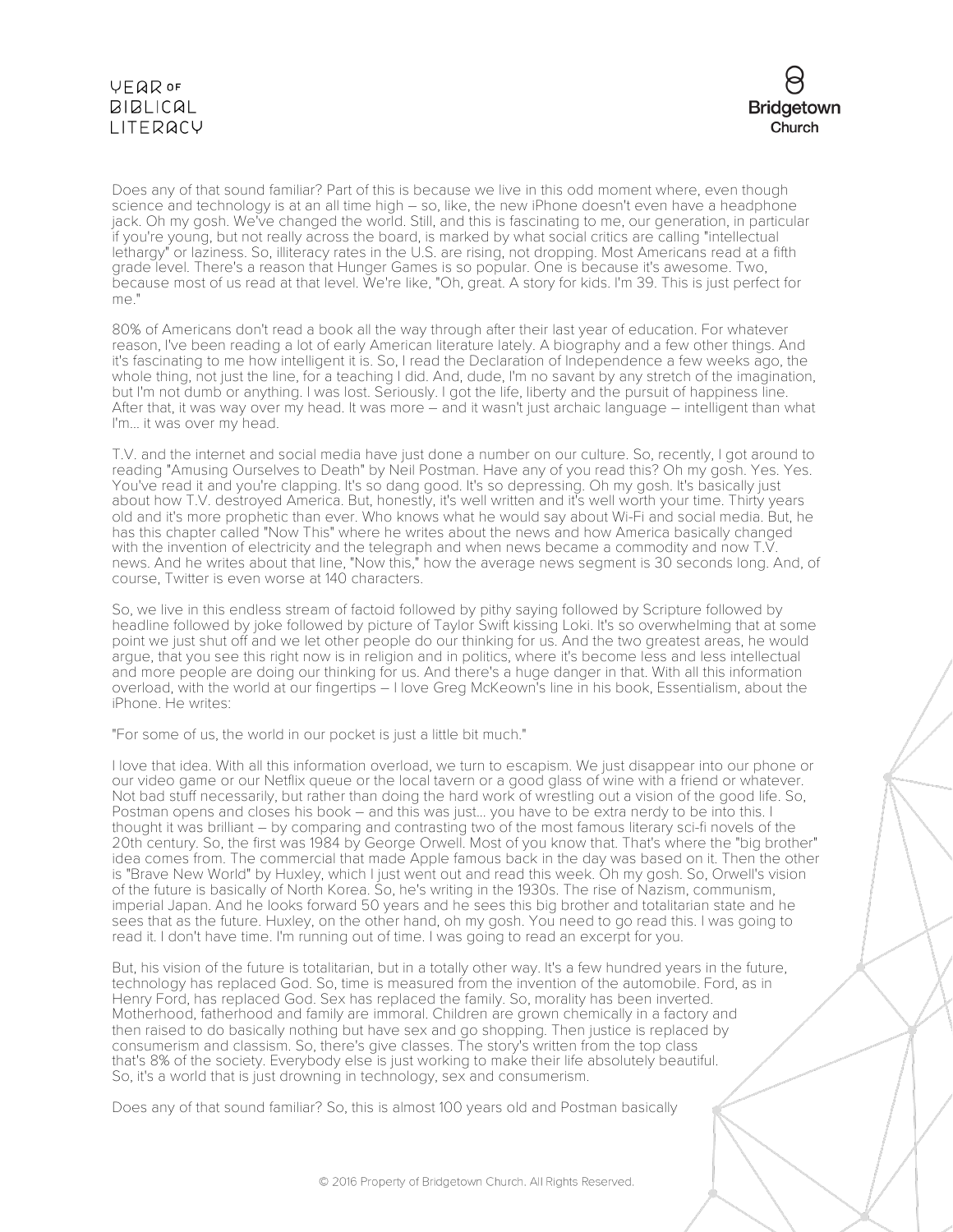

opens his book by saying, "Orwell's the famous one and he was wrong. Unless you live in North Korea, he was wrong. Huxley was right."

We live in a world that is just obsessed with technology, sex and consumerism, and we are literally, in his language, amusing ourselves to death. Now, rant over. I just had to talk about sci-fi. I just had to. But, it wasn't Star Wars. That was growth; maturity. Right? That's right.

This is a huge challenge for the Church. It's a huge challenge. How do we not get sucked in? You know, case in point, one of the issues – we've talked about this openly with you over the last few months – that we're having right now, and this is so weird to say, but is church attendance. So, I'm old enough now that, when I was a kid, if you were part of the core of your church, you were at church literally every single week unless if you had the flu. Even when you were on vacation. Remember back in the day – for some of you this is going to sound so weird – if you grew up in the church you had visitors and a welcome info packet and you'd sometimes pray over people that were visiting? Because people would go on vacation and they'd actually go to church, not out to brunch for a mimosa. Mind blowing idea. It was back in the 80s. Alright?

Then I remember there was a shift, I don't know, in the early 90s when it was like most people it was more like three out of four weekends. So, it was like you got one weekend to just go to the beach or have your mimosa. One. That's all. Now we're at the spot where, in an urban context in a city like Portland, honestly, for most people, turning up to church once or twice a month is becoming a new normal. How in the world do A, we lead a community forward and B, how do you flourish and thrive as a follower of Jesus when one of the most central spiritual disciplines or practices of Jesus, who was at the synagogue every single Sabbath morning, how do we move forward?

This is not to slam you. I feel this myself. I feel this draw. I don't go to church on vacation. Are you kidding? I work for one. I sleep in. I feel this draw and this pull in my own heart and my mind. You know, one of the main issues that I'm dealing with right now in my discipleship to Jesus at this stage of life is just the fight against apathy. Or, in the language of the New Testament, lukewarmness. That's language we don't really talk about anymore, but it's more relevant than ever before.

I was thinking this morning as I was thinking about tonight about that line in Paul's letter to the romans: "Never be lacking in spiritual fervor." Or it can be translated, "Spiritual zeal."

And I thought, "Man, I'm lacking in that a lot and I work for the church."

But, it's so easy just to put it into maintenance mode, do my thing, show up at church when it works and then kind of go about my life. I've got Netflix, I've got Wi-Fi, I've got Apple Music. Life is good. I'm fine. There's not the ache, there's not the thirst. We're just amusing ourselves to death.

So, I think this is a huge challenge. How do we live in a hedonistic city? And I'm not all against that. Like, I love the food, the drink, the wine, the culture, the beauty. I love our city. But, how do we live here and keep our spiritual fervor alive and stay healthy and thriving in the world? Now, as a result of all of this, the church in the West is, sad but true, kind of disappearing.

Mark Sayers, our friend from Australia, opens his book, Disappearing Church, with four disappearances that we're living in right now. The disappearance, first, of the Judeo-Christian worldview from Western culture. We see that all over the place. The disappearance of a large segment of believers across the West who are walking away from the Church and from Jesus altogether. Third, the disappearance of a number of churches closing their doors for good. We see that on a regular basis. Becoming a McMenamins or whatever. Then fourth, he writes about – and I just wanted to quote this – "The disappearance of a mode of church engagement characterized by commitment, resilience and sacrifice among many Western believers. In its place, a new mode of disengaged Christian faith and church interaction is emerging. This new mode is characterized by sporadic engagement, passivity, commitment phobia and a consumerist framework."

I just want to read that last line one more time: "This new mode is characterized by sporadic engagement, passivity, commitment phobia and a consumerist framework."

And, by the way, I'm just so grateful – and I know I speak on behalf of our staff and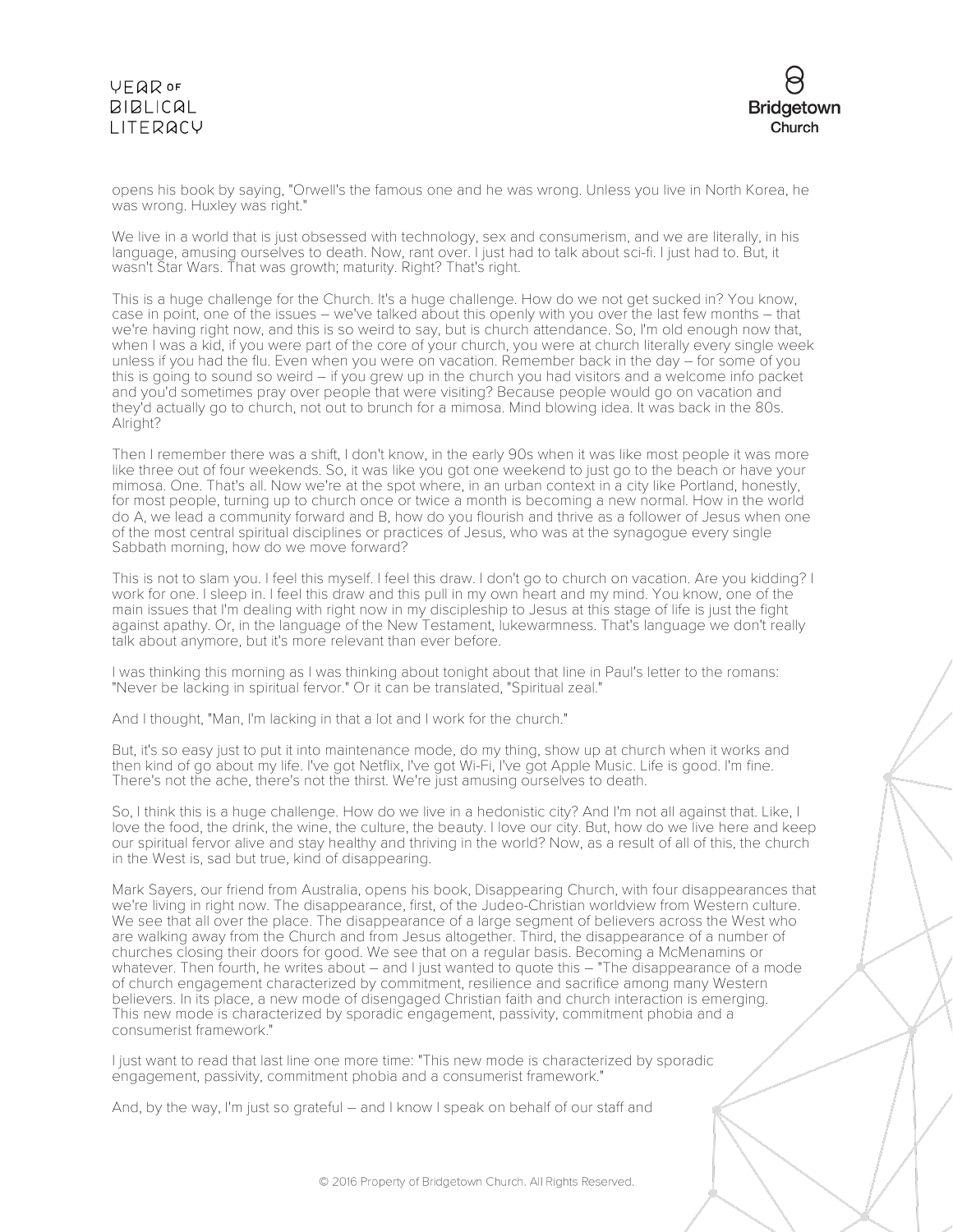

leadership – for so many of you that are just living against this flow of culture that are coming on Sunday and you're in community and you're serving and you're giving and you're practicing the way of Jesus all week long. I look out and I see – they tell you that a church of millennials can't make it in an urban context and I'm like, "We can. Barely, but we can."

I'm just so – and I know you're not all millennials. If you're not, by the way, we just thank God for you. We just say, if you're over 36, we just love you. But, I'm so proud and so grateful to God for the way that some – not all of you, a lot of you, this is you to a T. Like, that last line is your relationship to Bridgetown or whatever your church of choice is. But, so many of you are living against this. I'm so grateful for you.

Now, as we wrap up, I'm not saying that this is the end of the world. I was in conversation with a friend recently, kind of a family friend who's a number of decades older than I am, who's not a part of our community and doesn't live here, lives in a country context in a far more conservative environment. We had a great chat and he was listening to our podcast online. And he said, "Ah, man. I loved that creative minority stuff." And then he had this fascinating line. He said, "But, it was so depressing."

He's like, "Oh my gosh. That's where our culture is going? It was so depressing."

And it kind of is, in particular if you're old enough to remember America before the shift to a post-Christian culture. But, it's not all doom and gloom at all. My agenda tonight is not at all to slam our culture or rail you or bum you out. So, please don't misunderstand me. If I sound that way, it's probably just the Nyquil. Or Dayquil. Hopefully it wasn't Nyquil. Wow. That would explain a lot.

I actually think that exile can be a beautiful moment for the Church. If we live under Daniel's mentorship, a life of no compromise, calling, non-participation, resistance, witness, kingdom over empire, and hope. I think what will emerge from exile is a Church marked by three things, as we wrap up.

Instead of hyper-individualism, community. We will not make it alone. Exile is way too hard. The pressure, even in a city like ours, is way too intense. It is time to come together to make Church not an airplane, but a family. More than an event you do on a Sunday, but a community of people that you live with. This is where Daniel is a great example to the modern world of living in community with Shadrach, Meshach and Abednego. Daniel was not alone. He was there, shoulder to shoulder, arm to arm, with the people of God.

Secondly, instead of anti-authoritarianism, purity. The consumer, the lazy, those on the fringe will not survive exile. Sadly, a lot of people will get sucked into orbit by the gravity of the city. But, a lot of other people, even in this room tonight, will go through a kind of purification. So, some of you a year or two from now, you won't be here. And by "here," I don't just mean at Bridgetown, I mean you won't even be in the Kingdom of God. That's a sad, but true truth. But, others of you will go through a purification as we live as a community under the authority of the teachings of Jesus and the writings of the New Testament, as we live into Jesus' vision of the good life, not our own, and, in doing so, as we rediscover what it means to be human, to be male, to be female, to be sexual, to be spiritual, a purity will come to the Church. And, once again, Daniel is a great example to the modern world of living under the authority of God as expressed through the Bible.

Third, instead of rampant hedonism is creativity. I love this line from the writer Michael Frost:

"The word of exile is to rediscover the teachings of Jesus and the practices of the early Church and to apply them to life on the soil of a post-Christian world."

But, this takes creativity, right, to innovate, to adapt, not to compromise, but to figure out how to be the people of God in this time and place. The vision series starts, I think, in two weeks. Man, we have a whole new vision to lay out and lead into over the coming months. We've been beta testing a whole bunch of new ideas kind of behind the scenes and all this stuff I'm just aching to tell you all about. And it's all come out of this culture moment. Asking the question week after week after week, "How do we be a healthy, thriving church even in the corrosive soil of a city like Portland?"

So, I have a lot of hope for the future. A lot. I really do. I think this is a great time to be a follower of Jesus in our city. Now, to end, we want to kind of mix things up tonight and we actually want to stand up in a second and pray together. Over and over in Daniel, if you've been reading through, you know that Daniel, over and over, turns to prayer. From the famous story of Daniel and the lions' den to this story right here in chapter 9. So, turn